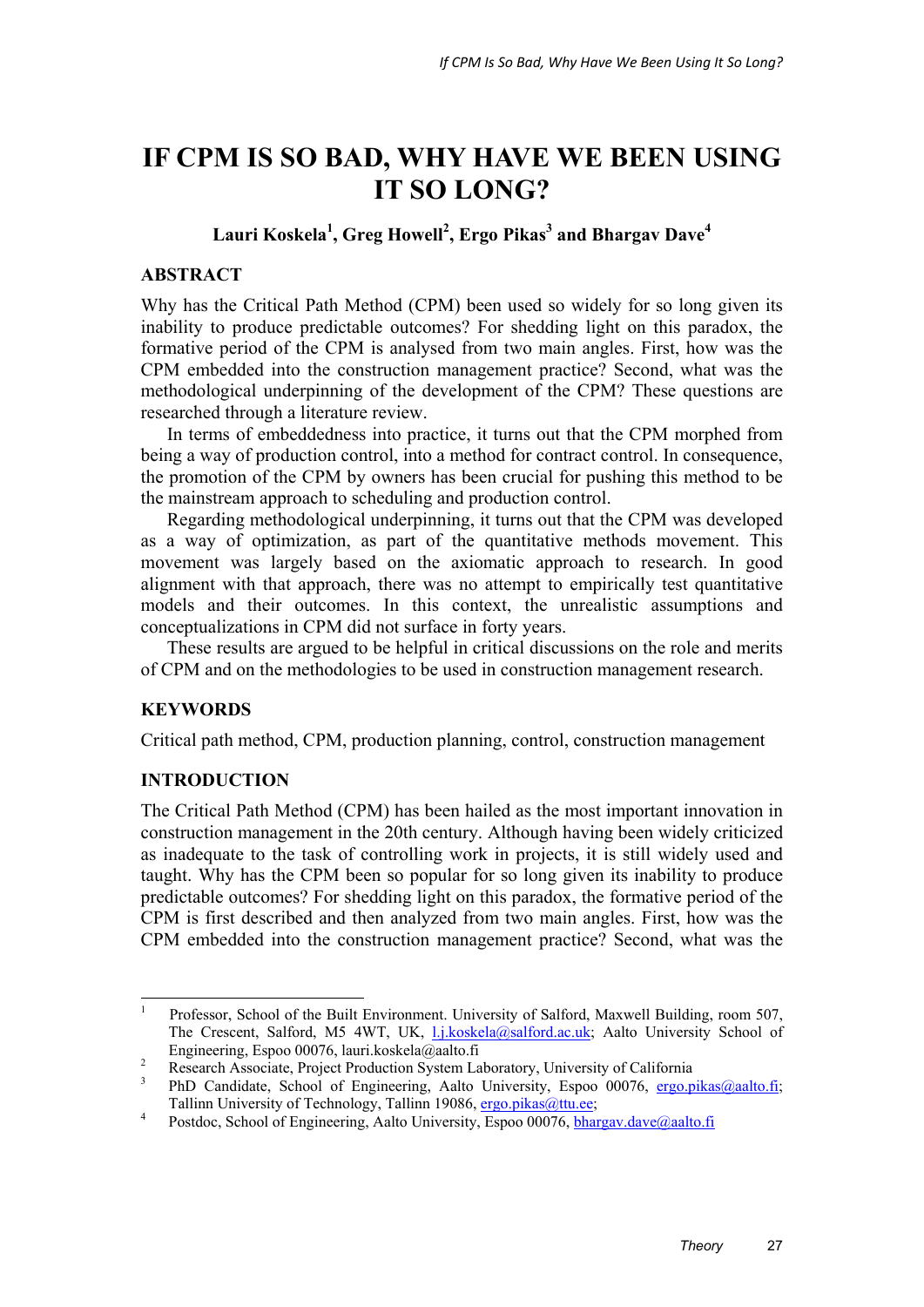methodological underpinning of the development of the CPM? These questions are researched through a literature review.

## **EMERGENCE, DIFFUSION AND RECEPTION OF THE CRITICAL PATH METHOD**

### **EMERGENCE**

The CPM was developed by Morgan R. Walker from DuPont and James E. Kelley from Remington Rand in the late 1950's. DuPont recognized inefficiencies of traditional planning and scheduling methods, which was a catalyst for developing a new one (Lenfle & Loch 2010). Around the same time other similar applications to the CPM were developed. The Operational Research Section of the Central Electricity Generating Board in UK was also working on a similar idea. This group had an idea called "longest irreducible sequence of events", which they applied on a Keadby Power Station in 1957 for managing the shutdown and maintenance process (Hyatt & Weaver 2006). The precedence methodology was developed by Dr. John Fondahl when the U.S. Navy's Bureau of Yard and Docks contracted with Stanford in the late 1950s to report on "The Application of Operations Research and Other Cost Reduction Techniques to Construction" (Fondahl 1962).

Kelley and Walker start their article with the statement (Kelley Jr & Walker 1959): "Among the major problems facing technical management today are those involving the coordination of many diverse activities toward a common goal." They explain that large construction projects involve vast number of stakeholders with different skillsets and knowledge focusing on their particular problems, i.e. coordination of these interrelating activities is the very work of management. For addressing these issues, CPM was devised to manage variety of coordination and resource intensive projects by forming a topological network of discrete activities representing the overall project scope. CPM was intended to help to plan project resources, duration and optimize the cost in a systematic way. Kelley and Walker (1989) claim that the applications of CPM method are limitless.

## **HOW THE CPM DIFFUSED AND BECAME EMBEDDED IN CONSTRUCTION MANAGEMENT PRACTICE**

The CPM method was enthusiastically embraced by the construction industry as a production management method. However, from the very beginning, the CPM started to be used in additional functions, especially in contract control by clients (Moder & Phillips 1964, Howell & al. 2011). Jaafari (1984) also reports other functions than planning to have been attributed to the CPM method. Interestingly, Laufer and Tucker (1987) found that the role of planning had degenerated from initiating and directing action before it takes place (as suggested by theory) to influencing and regulating operations while in progress (as intended in practice) and to follow-up and status reporting (as realized in practice). According to them, management focus had shifted, "overshadowing" in their words, more to control at the expense of planning. Further, the role of planning was often seen primarily as a scheduling and decision making, rather than planning of work and studying the work method alternatives. Thus, often the focus was on finding subjects responsible for deviations but not on improving the plan for the coming week. (Laufer & Tucker 1987)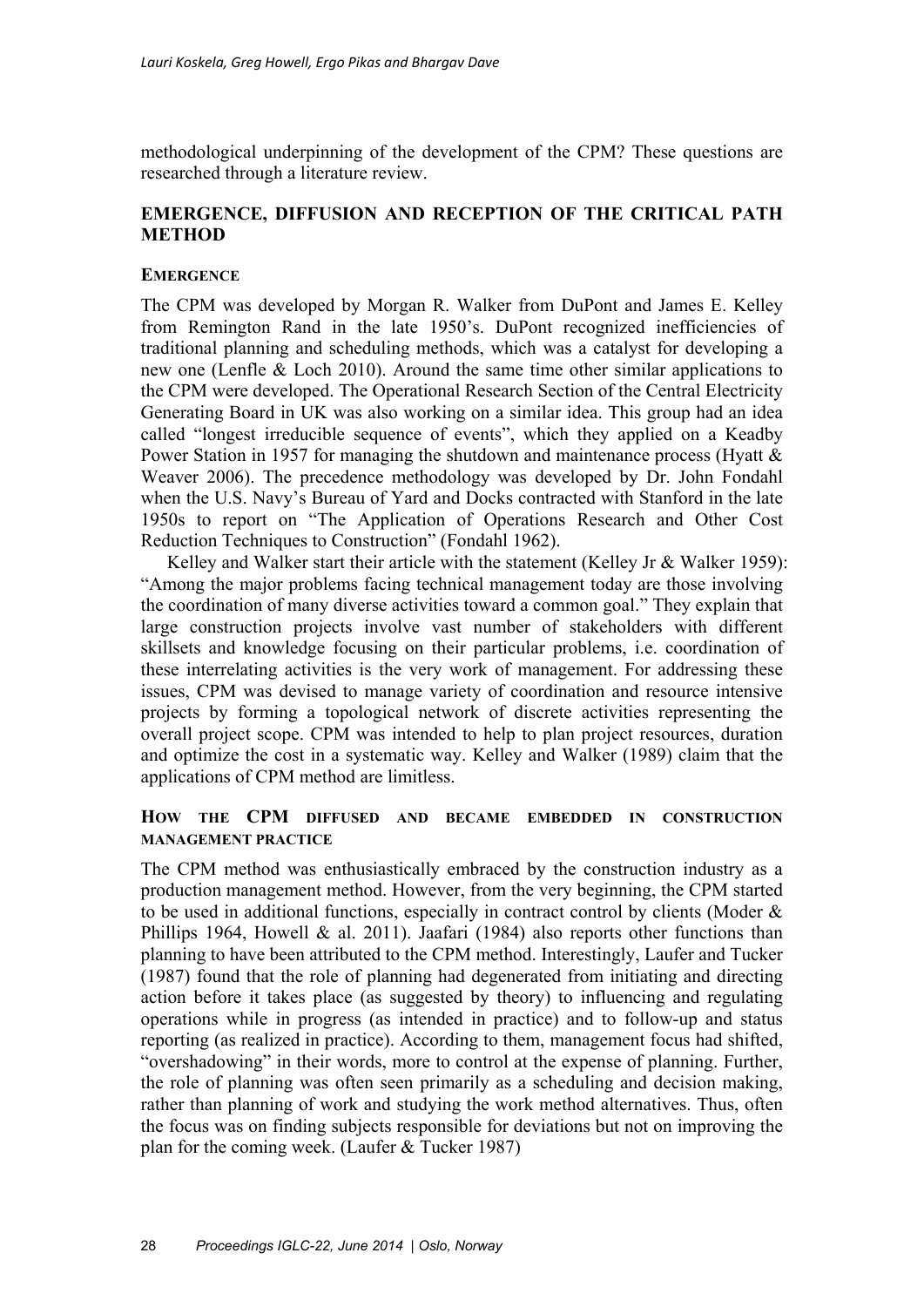The role of CPM in traditionally managed projects seems rather similar to earlier descriptions. The projects are managed from top down by establishing a schedule and enforcing the contracts (Howell et al. 2011). Within this context, the CPM method is used as a contract document for establishing work orders and construction schedules, controlling performance, assessing delays and change orders and managing progress payments (Jaafari 1984). Authority and communication protocols are clearly established to maintain the authority of the general contractor. Through the contracts, the general contractor has the authority to direct when and where the specialty contractors must work. Basically activities are treated as "black boxes", where means and methods for doing the work are left to the specialty contractor. Likewise, quality and safety are managed by inspection and enforcement (Sears 2010).

#### **CRITICAL VOICES**

Already in 1974, Peer claimed that the schedule resulting from CPM is of very limited use for site management, and the plans are quickly put aside before the work is really underway (Peer 1974). In turn, Applebaum (1982) contended that the bureaucratic management techniques (based on CPM, for its part) have an ineffective impact on the construction work, resulting in inefficiencies and irrationalities. In fact, the introduction of CPM seems to have created an additional but largely unnecessary layer of management:

...we have virtually two separate organizations; one for the management function and one for getting the work done. The two organizations do not coordinate their work, and they are characterized by different goals and viewpoints.

Indeed, in 1984, Jaafari reported six different criticisms addressed at the CPM (Jaafari 1984). It is illuminating to discuss some of the continuing topics of critique.

 The CPM method focuses on the technological dependencies only, meaning that it does not support achieving the stable continues workflow and handovers between project stakeholders on the operational level (Peer 1974). This is however must be the backbone of the operational planning as that is the way sub-contractors optimize their resources. Continuity principle is the main objective of line of balance method (Seppänen 2009).

Goldratt argues that the main problem with traditional project management method particularly CPM is its misuse of safety times or buffers in activities. Buffers are added to each individual activity for accommodating the potential uncertainty, causing the effect that preparations for the next stage are not made because it is not clear when the previous activity will finish. As a result, activities are not ready to start when the previous activity actually does finish. Another argument is that the completed activities may not be released early, because of the expectation that, in the future, pressure will be applied to finish them early. The approach of the Theory of Constraints is to relocate the safety times in strategic positions; i.e. adding project buffers and focusing on finishing activities on time without "chunking" activities (Goldratt 1997).

Furthermore, it has been argued that the CPM can be used to identify major critical disturbances. All projects always face a residual uncertainty and randomness that will cause productivity variances, waste of capacity, schedule deviations and workflow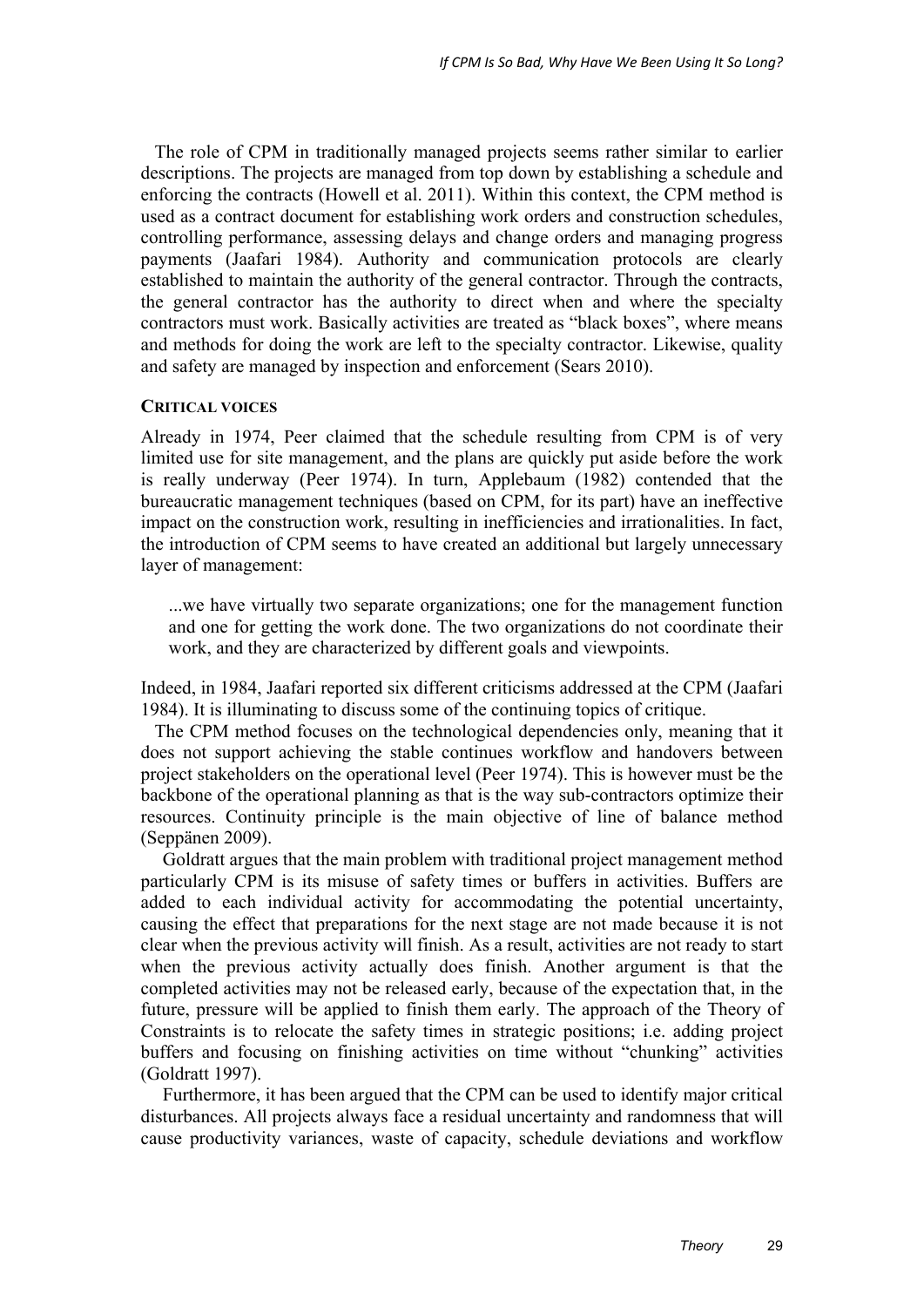instability. When reported properly, line of balance will immediately elicit deviations from planned productivity as opposed to the CPM, where identification of deviations often occurs too late (Seppänen & Aalto 2005). In the CPM, deviations are not clearly visualized as with the line of balance method.

 Sacks and Harel (2006) state that traditional practices have led to zero-sum situation, adversarial relations, where different related parties isolated from the overall process tend to frame their decisions (Kahneman 2011). Framing means that contractors make their decisions from their personal perspective, which often is not aligned with the project goals as a whole.

## **DISCUSSION**

The key observations made provide evidence on fundamental shortcomings of the CPM. Remarkably, until now all the critical insights on the shortcomings of the CPM have not been able to shake the dominant position of this method in construction. Some insights have led to development and promotion of new methods, such as critical chain and line of balance; however, these have not become mainstream methods. One possible contributing reason for the small impact of the critique may be that critical insights have not been emerged from evaluations of validity of CPM, but rather they have been introduced as isolated arguments. Indeed, it is difficult to find any systematic evaluation of CPM in construction, although there are examples of evaluations of project management tools in related fields (Alexander 1977). Thus, as a whole, the dominance of the CPM has continued surprisingly long in view of the problems pinpointed.

## **WHAT WAS THE METHODOLOGICAL UNDERPINNING OF THE DEVELOPMENT OF CPM?**

#### **THE LANDSCAPE OF IDEAS**

In the first part of the  $20<sup>th</sup>$  century, the intellectual landscape of production management (and of management in general) was dominated by Scientific Management. This was a vibrant movement propelled by engineers that focused on production (Koskela & Ballard 2012). However, by the Second World War, Scientific Management had run out of steam, and a new scheme for management research was created in 1959. Two influential studies (Howell & Gordon 1959, Pierson 1959) suggested business research to be directed toward behavioural sciences, economics, and quantitative modelling. Management was separated from production, which was relegated just to an application area of managerial concepts and methods. (Koskela & Ballard 2012)

 In philosophy of science, there have been two major approaches to acquire knowledge: inductive and deductive approach. In the inductive approach, one starts from observations on the world and tries to create, induce, theories that explain and predict it. In the deductive (or hypothetico-deductive) approach, one starts from ideas (hypotheses) and deduces specific claims on the world, the veracity of which will be then checked. One important strand of this approach is called axiomatic; in this case the hypothesis is presented mathematically as axioms.

At the time of the emergence of the above-mentioned new conception of management as a discipline, the hypothetico-deductive approach, especially in its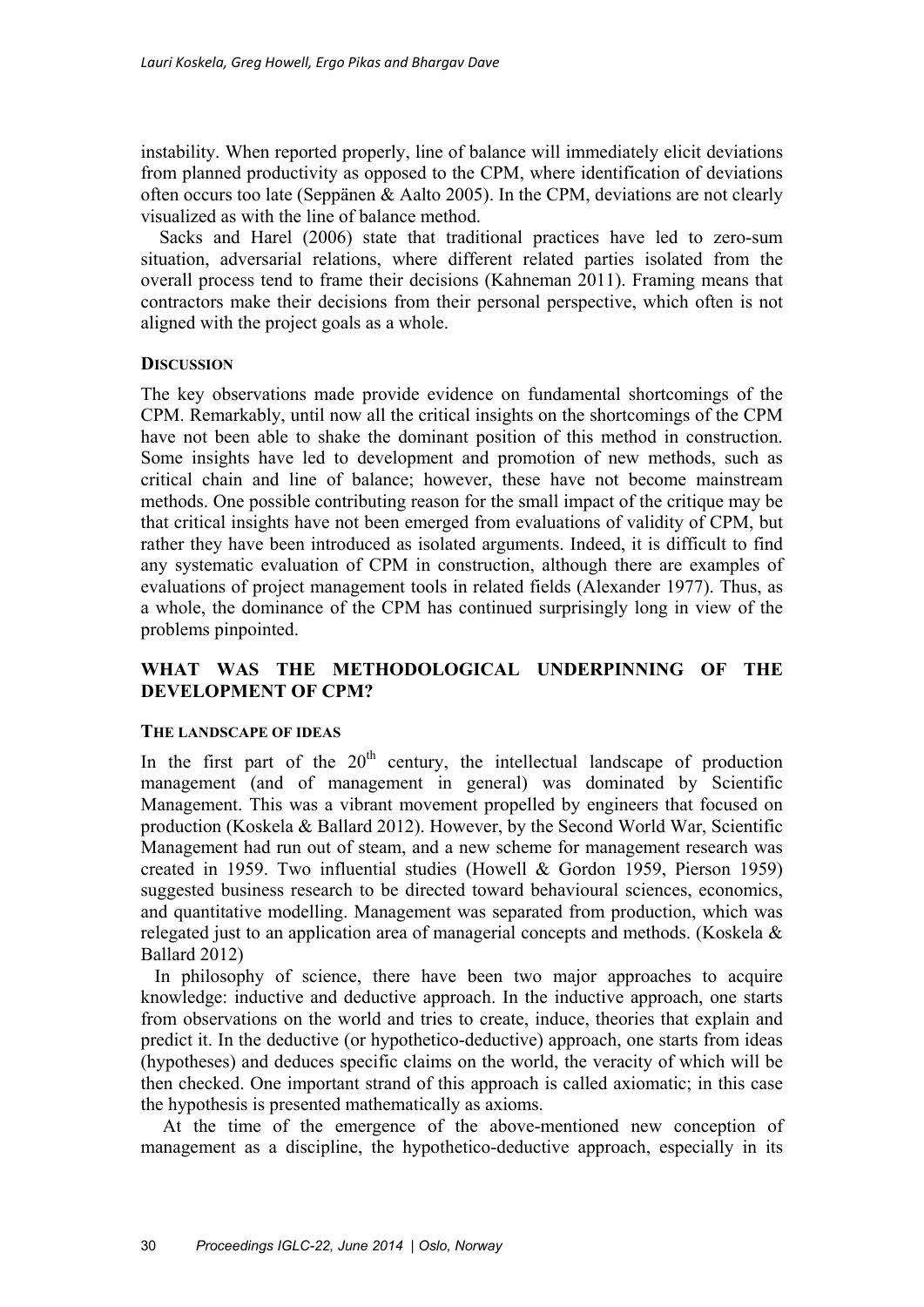axiomatic form, was dominating. It radiated from physics, to economics and quantitative modelling. In turn, inductive approaches were preferred in behavioural sciences.

#### **AXIOMATIC APPROACH TO RESEARCH**

The basic idea in the axiomatic approach is that we deduce consequences from a hypothesis. A representative account of the axiomatic method in physics is given by Hilbert, Nordheim and von Neumann (1926, referred to by Redei 2005), investigators of quantum theory. A targeted physical theory consists of three parts:

- physical axioms
- analytic machinery
- physical interpretation

In their scheme, the physical axioms are semi-formal requirements formulated for certain physical quantities and relations among them, and based on experience and observations. The analytic machinery is a mathematical formalism that contains quantities having the same relation among themselves as the relation between the physical quantities. The analytic machinery should be determined by the physical axioms, at least if they are strong and rich enough. Then, the physical interpretation provides the connections between the analytic machinery and the physical axioms.

However, Hilbert, Nordheim and von Neumann (1926) readily admit that this ideal description of axiomatization is not followed in practice. Rather (italics by present authors):

In physics the axiomatic procedure alluded to above is not followed closely, however; here and as a rule the way to set up a new theory is the following. One typically conjectures the analytic machinery before one has set up a complete system of axioms, and then one gets to setting up the basic physical relations only through the interpretation of the formalism. It is difficult to understand such a theory if these two things, the formalism and its physical interpretation, are not kept sharply apart. This separation should be performed here as clearly as possible although, corresponding to the current status of the theory, we do not want yet to establish a complete axiomatization. What however is uniquely determined, is the analytic machinery which – as a mathematical entity – cannot be altered. *What can be* modified *– and is likely to be modified in the future – is the physical interpretation, which contains a certain freedom and arbitrariness*.

What is somewhat troubling here is that mathematical formalism is given the lead role, one develops that first, and then seeks for a physical interpretation. Another interesting observation is that these authors do not rush to mention empirical testing of a physical theory so developed. However, this seem compatible with the vague role given to physical interpretation: how can we reliably subject a theory to an empirical test if the physical interpretation is still containing "a certain freedom and arbitrariness".

The physicist Dirac, a Nobel laureate in 1933, gives another interesting testimony.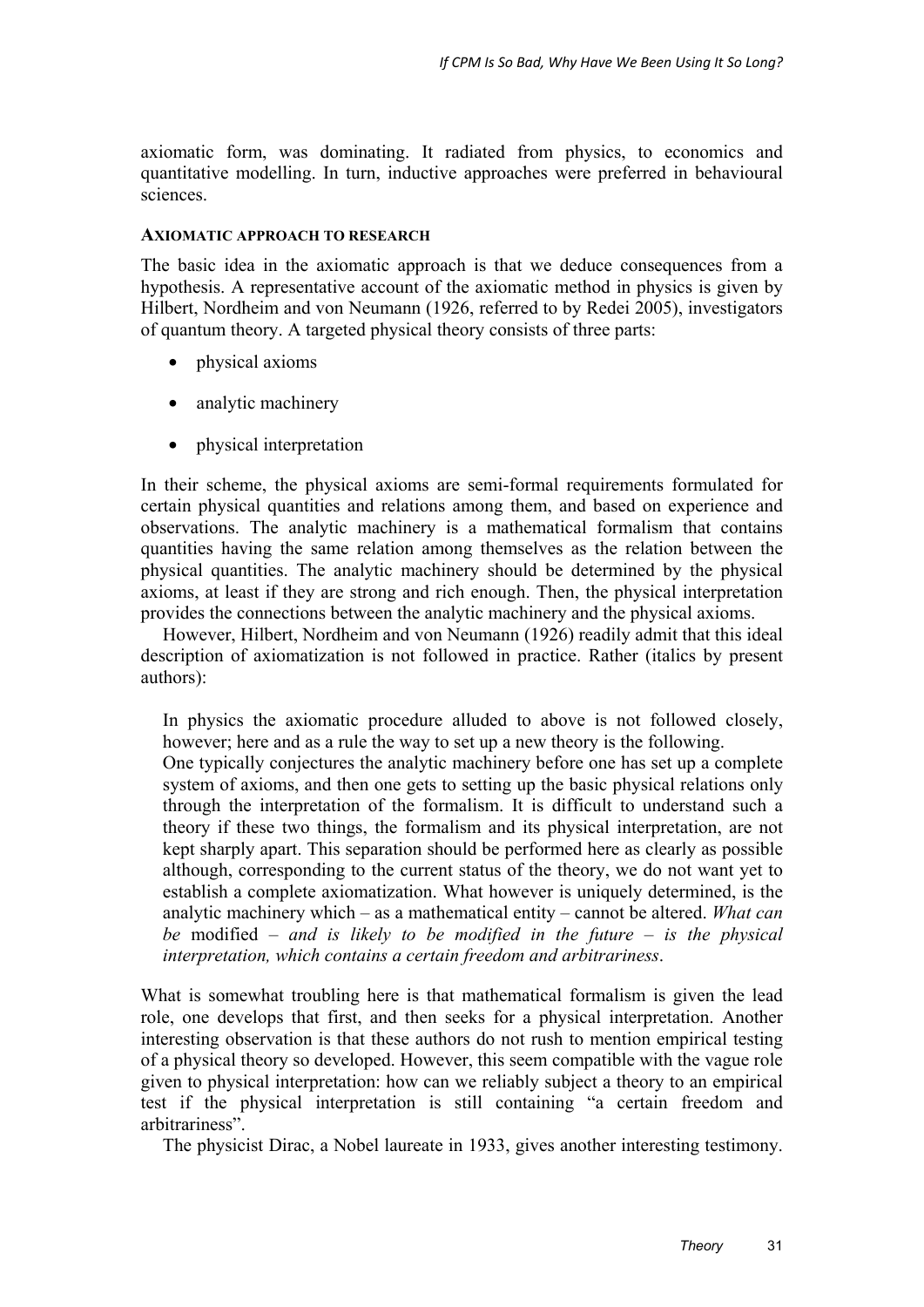He may be seen to take an extreme position regarding the relative importance of mathematical beauty and empirical testing (Dirac 1963):

I think there is a moral to this story, namely that it is more important to have beauty in one's equations than to have them fit experiment.

Dirac (1963) takes a more moderate position when expanding the topic:

It seems that if one is working from the point of view of getting beauty in one's equations, and if one has really a sound insight, one is on a sure line of progress. If there is not complete agreement between the results of one's work and experiment, one should not allow oneself to be too discouraged, because the discrepancy may well be due to minor features that are not properly taken into account and that will get cleared up with further developments of the theory.

On the other hand, Dirac (1963) does not reject experimental testing – one can be "quite happy" if there is a fit between theoretical results and experiment:

If the physicist knows how to calculate results and compare them with experiment, he is quite happy if the results agree with his experiments, and that is all he needs.

Thus it can be concluded that the style of axiomatic physical research prevalent in the 1950's was slightly distorted in comparison to the long historical tradition of the hypothetico-deductive approach in general: the comparison of the prediction to the empirical reality was not emphasized, even if not rejected.

#### **AXIOMATIC METHOD IN PRODUCTION MANAGEMENT**

At the emergence of modern production management (into which the Critical Path Method falls) in early 1960's, quantitative methods were the dominant methodological choice. To which extent did they inherit methodological ideas from contemporary physics?

Indeed, the primacy of mathematical formalisms was (and still is) a methodological guideline for this type of research, as characterized by Bertrand and Fransoo (2002):

In fact the researchers look at the operational process or the operational decision problem through the looking glass of the mathematical models that can be analyzed.

This approach led to looking at idealized problems, amenable for mathematical representation. Bertrand and Fransoo (2002) comment (OM refers to operations management):

…idealized OM problems were not intended as scientific models of real-life managerial problems, in the sense that the models could be used to explain or predict the behavior or performance of real-life operational processes. They were just partial models of problems that operations managers may encounter. The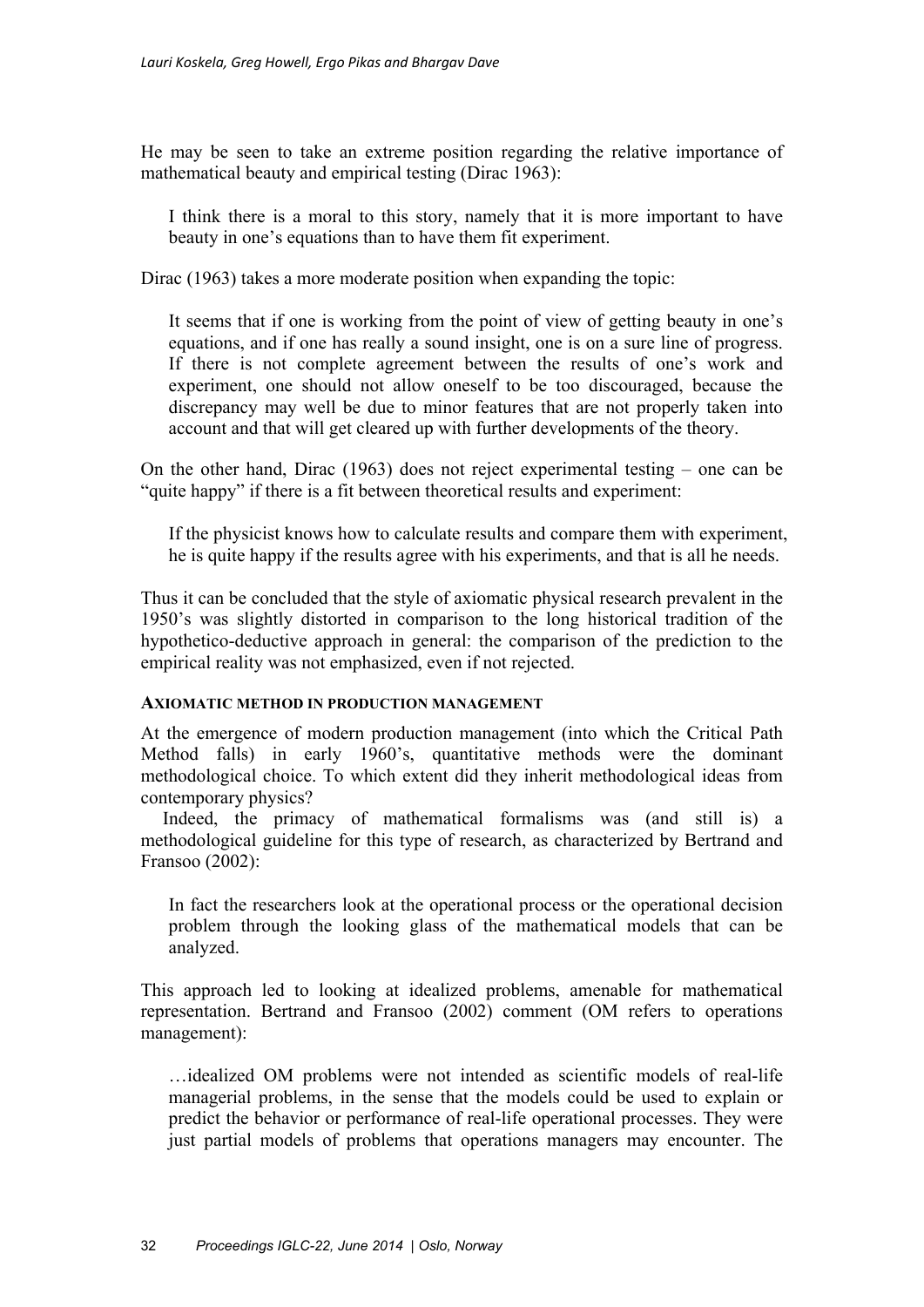models were partial because all aspects of the problem that were not related to the method or technique used were left out, the implicit assumption being that these aspects would not affect the effectiveness of the problem solutions based on these models. *It was left to the practitioner to include these aspects into the solution based on his knowledge of reality* and of the partial model of the problem.

Thus, the central argument for focusing on idealized problems is based on the assumption that practitioners can "fill in" what has been left out from the problem definition. But can they? We return to this question below.

Similarly to the discussed trends in physics, there seems to have been little effort in operations management to validate the axiomatic models created (Bertrand & Fransoo 2002). Indeed, in their overview on methodologies in operations management, Bertrand and Fransoo (2002) usefully characterize the missing type of research for validating quantitative models:

Quantitative model-based empirical research is concerned with either testing the (construct) validity of the scientific models used in quantitative theoretical research, or with testing the usability and performance of the problem solutions obtained from quantitative theoretical research, in real-life operational processes. [...] these core processes are identified as implementation and validation. Quantitative empirical research is still in its infancy and there therefore exists much less consensus about what is good quantitative empirical research than about what is good quantitative axiomatic research.

Bertrand and Fransoo (2002) end up recommending validation and testing for the future of operations research (OR), that is the field of quantitative methods in operations management (italics by current authors):

The discussion above shows how OR research can become more effective. OR should study models that are closer to real-life operational processes. In fact, *models should be studied which can be validated as real-life processes, and also the results of the analysis should be tested in real life.* In such a way, feedback is obtained regarding the quality of the model used for and the quality of the solutions obtained from the analysis. Thus theoretical quantitative research should be combined with empirical quantitative research.

Thus, in hindsight, the field of quantitative methods in production/operations management followed surprisingly closely the methodological paradigm of physics, and measures to rectify related shortcomings have been suggested only recently. In passing, it is interesting to note the long-standing relevance problem of operations management – unfortunately a discussion on the connection between the initial focus on starkly idealized problems and the missing validation of models, on one hand, and the lack of relevance of those models, on the other hand, would deviate from the main topic of this paper.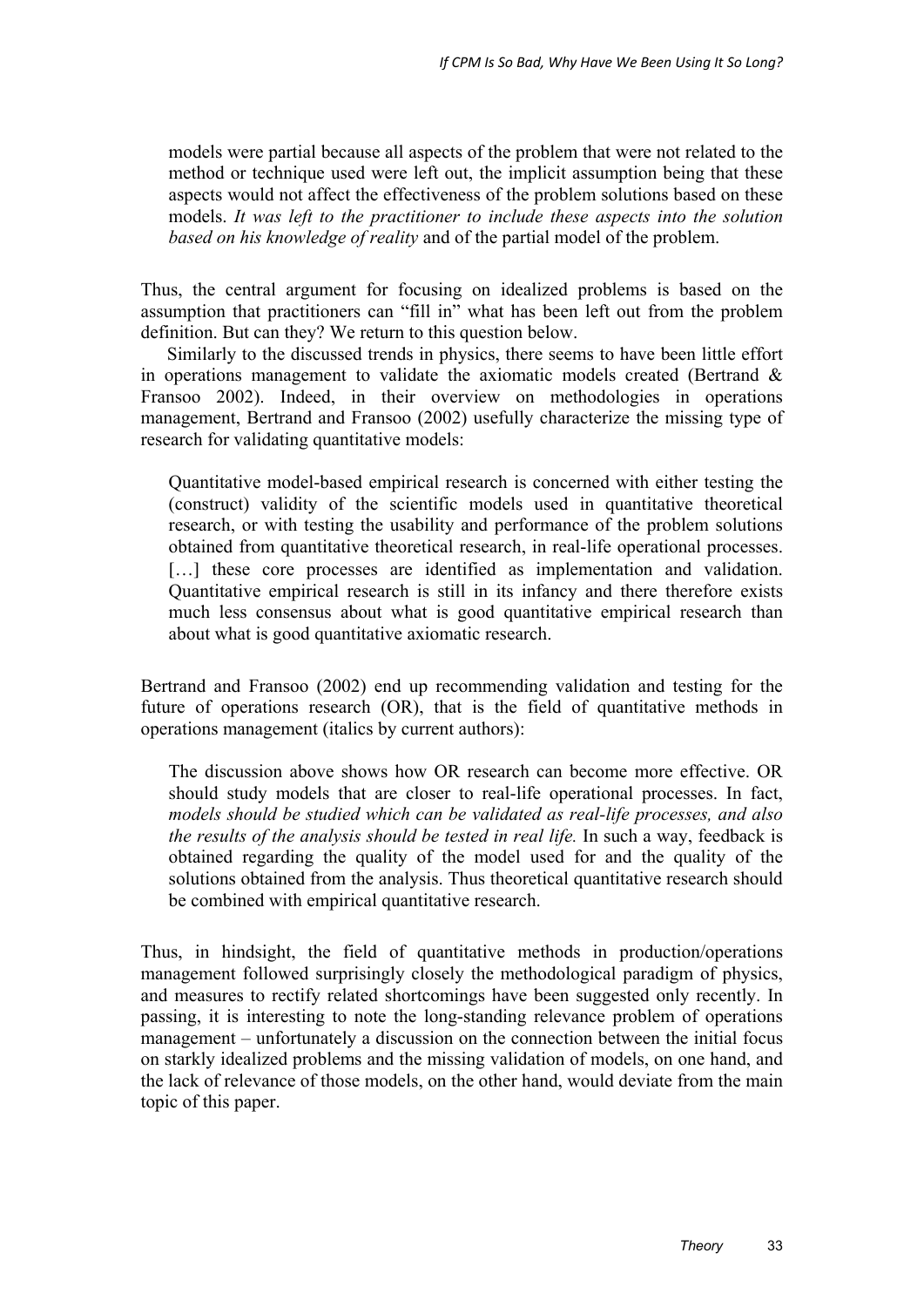#### **CRITICAL PATH METHOD AS AN INSTANCE OF AXIOMATIC MODELLING**

The Critical Path Method falls into normative quantitative methods: it is an optimization model, where the duration of the project is minimized. Oddly, this feature seems to have been diluted on both sides, in the field of quantitative methods and in construction management, although CPM may be the most popular optimization model ever created. Cogently, Bertrand and Fransoo (2002) do not mention CPM at all in their overview article on quantitative modelling in operations management, and in construction management, CPM is nowadays offered as a planning and management method rather than as an optimization model.

The foundational hypothesis in CPM is that a project consists of deterministic tasks, which have mutual dependencies, and that by finding the shortest possible order of the tasks the best possible, that is, optimal, plan can be identified. However, this implies that also the tasks, as they have been designed/planned, must be optimal. Namely, if we would try to create an optimal plan from a collection of tasks where even just one is non-optimal, we would fail – the result would not be optimal: by switching to the optimal task formulation regarding that non-optimal task, we could provide a better overall plan. Thus, we cannot create an optimal plan from nonoptimal tasks.

Unfortunately, it seems that exactly the mentioned methodological distortion, neglect of validation, has effectively played a role here for forty years: before Ballard (2000), nobody cared to verify whether in the actual application of the critical path method, the best possible plan gets realized. Ballard noticed that typically only around half of the tasks in a weekly plan, based on CPM, end up being realized as planned. This means that half of the tasks are non-optimal, assuming that tasks as planned are optimal. Unfortunately, this effectively undermines the rationale of the CPM: what is proposed to be an optimal plan cannot possibly be optimal in practice, as it is generally not possible to execute tasks in the optimal way<sup>1</sup>.

A root cause analysis of the situation described reveals that abstracting away of other inputs to a task than the completion of the precedent task is one major cause for non-optimal execution of tasks (Koskela & Ballard 2006). Obviously, this is the very idealization required for rendering the problem of planning mathematically amenable.

Now, it is opportune to return to the question: Can practitioners fill in what has been left out in idealization? Jaafari (1984), after reviewing the six themes of critique against the CPM, seems to agree that they can and should:

…there is nothing inherently wrong in either CPM concept or the subsequent schedules resulted from its analysis, the fault lies in the way it is applied in practice.

 $<sup>1</sup>$  A reviewer of the paper held that this inference is not valid, but rather the question should be framed</sup> as one of plan reliability. We disagree with this view, already as the concept of plan reliability wrongly implies that the outcome of the implementation of a plan depends on the qualities of the plan. Surely they influence, but so do the availability of resources, the managerial commitment, the ways of pushing tasks into execution, and many other corresponding contextual factors. In our view, allegedly optimal plans, when consistently leading to worse outcomes than prescribed in the plans, cannot be the best possible. - However, the concept of plan reliability may be useful when applied with the *ceteris paribus* condition (all other things remaining the same); then it can be used for comparing alternative plans.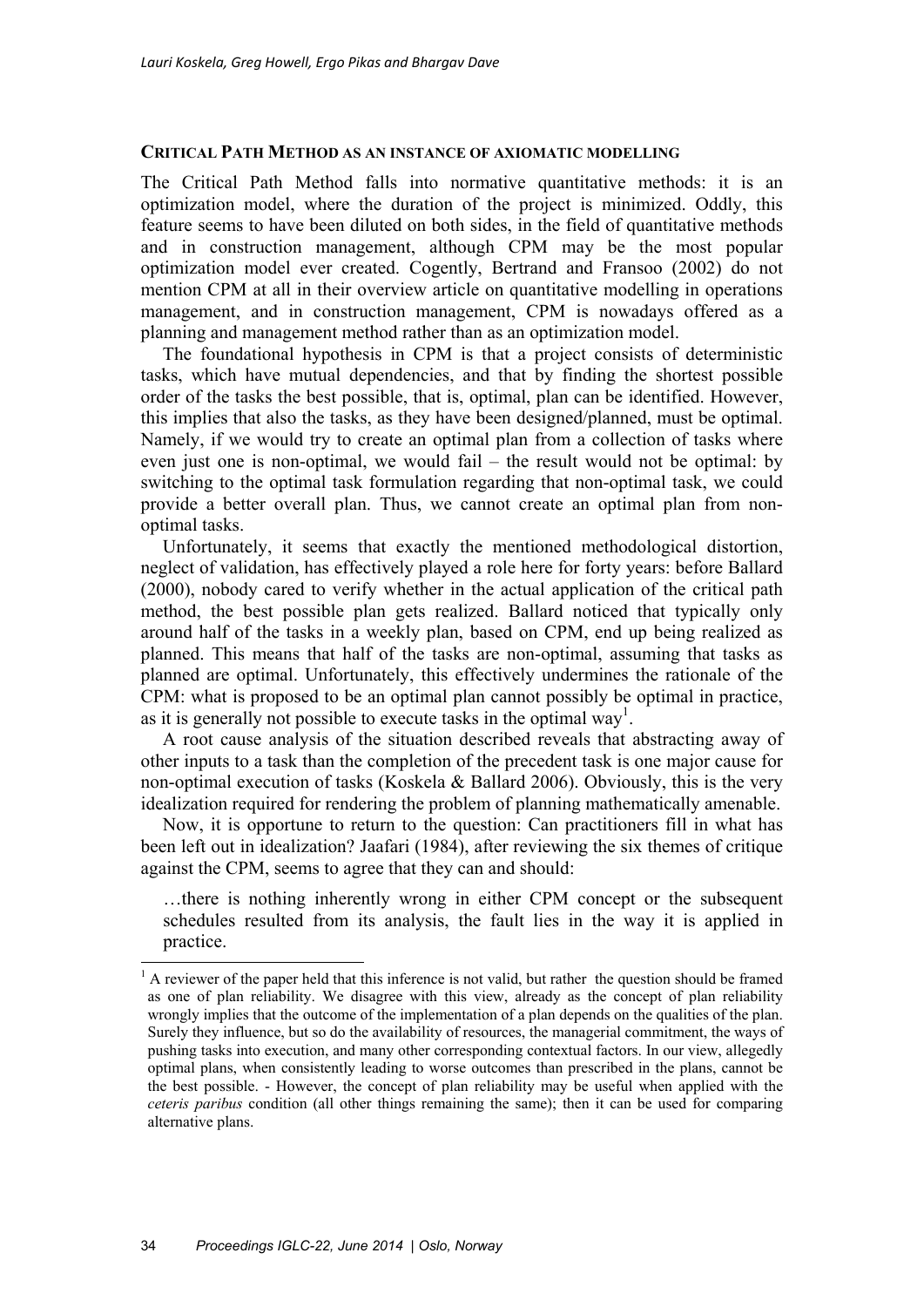This conclusion of Jaafari resonates with the views subscribed by promoters of quantitative methods in operations management, as discussed above. Nevertheless, we disagree on this point. Already the example of task inputs abstracted away from the conceptualization of the CPM, leading in practice to chronic problems in starting tasks, suggests that it is hardly possible for a practitioner to fill in for practical implementation what has been idealized in the model. More generally, the widely reported failure of the CPM to practically support site management provides evidence to the same effect.

Moreover, the role of idealization may be more critical than just something to be filled in by practitioners. Rather, the direction of influence may be just the opposite. As argued by Morris (1997), the application of quantitative/operations research models in military planning during and after the Second World War led to the development of "Modern Project Management" methods. It is no exaggeration to say that the discipline of project management evolved around the Critical Path Method, inheriting its assumptions and conceptualizations. Arguably, practice has not enriched idealization towards realism, but rather idealization has impoverished practice resulting in lost realism.

## **CONCLUSIONS**

Regarding methodological underpinning, it turns out CPM was developed as a way of optimization, as part of the quantitative methods movement. This movement was largely based on the axiomatic approach to research. However, in good alignment with that approach, there was no attempt to empirically test quantitative models and their outcomes. In this situation, the unrealistic assumptions and conceptualizations in CPM did not surface in almost forty years.

In terms of embeddedness into practice, it turns out CPM morphed from being a way of production management, into a method for contract and task control. In consequence, the promotion of CPM by owners has been crucial for pushing this method to be the mainstream approach to scheduling and production control.

Thus, based on the analyses made, we can provide an initial answer to the question posed. The dominant use of CPM for construction planning and management for over fifty years has been supported

- by a methodological shortcoming: the method was never systematically tested for empirical validity, as well as
- by subtle shifts in the purpose of its use, especially from production management to contract management and to control more generally; as far as the purpose of CPM shifted to control, the need for validation of the optimality of the solution diminished – that CPM provides a baseline for control was more or less sufficient.
- In terms of methodology of construction management research, this outcome emphasizes the role of testing, validation and evaluation of solutions proposed. Of course this guideline is an organic part of the methodology of design science research, which unfortunately has been available only in the last ten years or so.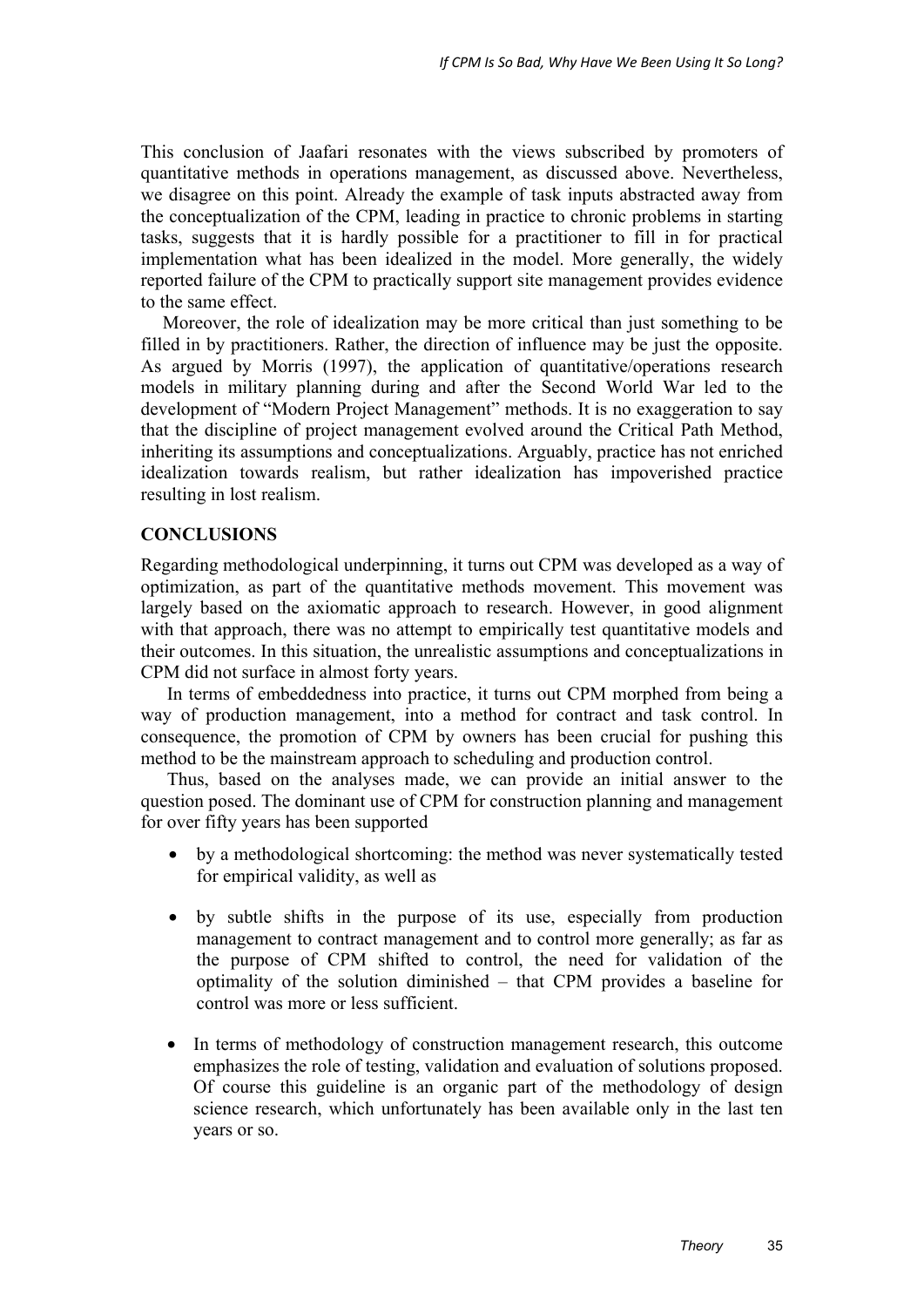#### **REFERENCES**

- Alexander, J. W. (1977). Management in Archeology: Scheduling Techniques Applied to Archeological Projects and Their Evaluation. A Thesis in Anthropology Submitted to the Graduate Faculty of Texas Tech University in Partial Fulfilment of the Requirements for the Degree of Master of Arts.
- Applebaum, H. A. 1982. "Construction management: Traditional versus bureaucratic methods." Anthropological Quarterly**,** 224-234.
- Ballard, H.G. (2000). The Last Planner System of Production Control. A thesis submitted to the Faculty of Engineering of The University of Birmingham for the degree of Doctor of Philosophy. School of Civil Engineering, Faculty of Engineering, The University of Birmingham.
- Bertrand, J. W. M., & Fransoo, J. C. (2002). "Operations management research methodologies using quantitative modeling." International Journal of Operations & Production Management, 22(2), 241-264.
- Dirac, P. A. M. (1963). "The evolution of the physicist's picture of nature." Scientific American, 208, 45-53.
- Fondahl, J. W. (1962). "A non-computer approach to the critical path method for the construction industry."
- Goldratt, E. M. (1997). Critical Chain, North River Press.
- Hilbert, D., Nordheim, L., and von Neumann, J., (1926). "Über die Grundlagen der Quantenmechanik", in: Collected Works, Vol. 1 Logic, Theory of Sets and Quantum Mechanics, A. H. Taub, ed., 1962, Pergamon Press, pp. 104-133.
- Howell, G., Ballard, G., and Tommelein, I. (2011). "Construction Engineering— Reinvigorating the Discipline." Journal of Construction Engineering and Management, 137(10), 740-744.
- Howell, J. E., & Gordon, R. A. (1959). Higher Education for Business. Columbia University Press, New York.
- Hyatt, C., and Weaver, P. (2006). "A Brief History of Scheduling." Melbourne, Australia: Mosaic Project Services Pty Ltd.
- Jaafari, A. (1984). "Criticism of CPM for project planning analysis." Journal of Construction Engineering and Management, 110(2), 222-233.
- Kahneman, D. (2011). Thinking, Fast and Slow, Farrar, Straus and Giroux.
- Kelley, J., and Walker, M. R. (1989). "The origins of CPM: A personal history." pm network, 3(2), 7-22.
- Kelley Jr, J. E., and Walker, M. R. (1959) "Critical-path planning and scheduling." Proc., Papers presented at the December 1-3, 1959, Eastern joint IRE-AIEE-ACM computer conference, ACM, 160-173.
- Koskela, L., & Ballard, G. (2006). What is Lean Construction 2006. Proc., Construction in the XXI Century: local and global challenges - ARTEC - Rome, Italy, October.
- Koskela, L., Ballard, G. (2012). Is production outside management? Building Research & Information, Vol. 40, Iss. 6.
- Laufer, A., and Tucker, R. L. (1987). "Is construction project planning really doing its job? A critical examination of focus, role and process." Construction Management and Economics, 5(3), 243-266.